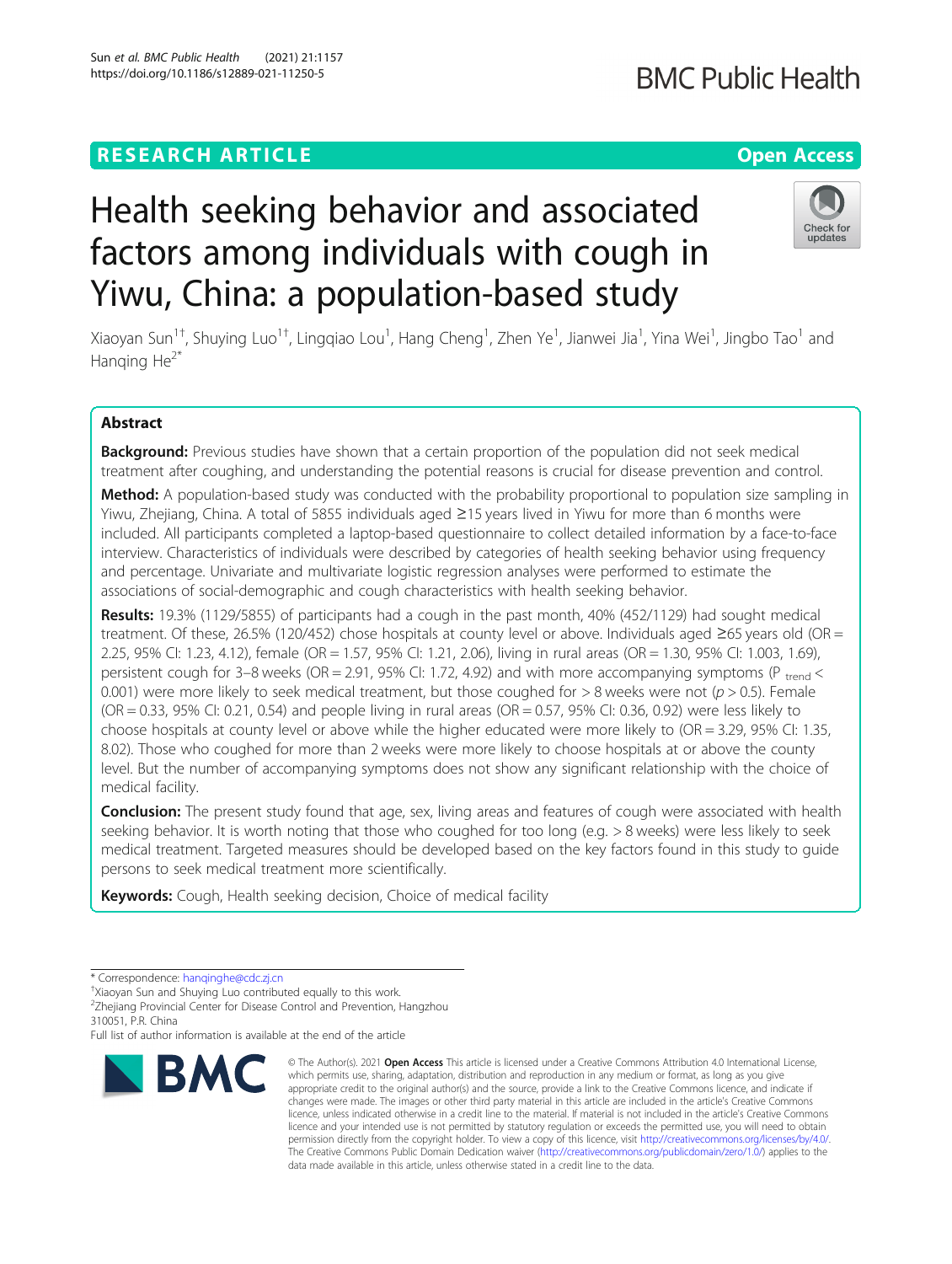## Background

Cough is an essential defensive mechanism. It is not only a common symptom of respiratory diseases but also can reflect significant diseases [\[1](#page-7-0), [2](#page-8-0)]. More importantly, cough is an important factor in the spread of respiratory infectious diseases [[3,](#page-8-0) [4](#page-8-0)]. According to the International Standards for Tuberculosis Care, all persons with otherwise unexplained productive cough lasting 2–3 weeks or more should be evaluated for tuberculosis [\[5](#page-8-0), [6\]](#page-8-0). Recent studies also found that pertussis characterized by persistent cough is more prevalent in some areas, with a prevalence of 10.9–24.5% [\[7](#page-8-0)–[9](#page-8-0)]. In China, the prevalence of cough fluctuates between 9 and 64%, highlight the level of significance and the corresponding burden of disease cannot be underestimated [[10\]](#page-8-0). Thus scientific health seeking behavior of patients with cough is of great importance, which is conducive to the early diagnosis and treatment of diseases, especially contribute to the promptly prevention and control of respiratory infectious diseases.

However, previous studies found that a high proportion of patients who did not seek medical treatment after cough, and socio-demographic charactersistics were associated with health-seeking decision  $[11-13]$  $[11-13]$  $[11-13]$  $[11-13]$ . However, most of them were conducted abroad and found that evidence describing the potential risk factors are heterogeneous. A risk factor in one setting may promote the health-seeking decision but not in other settings. For example, a Ethiopia study found that higher income group were more likely to seek medical service [\[14](#page-8-0)], while studies in South African [\[12](#page-8-0)] and Zambia [[15\]](#page-8-0) showed an opposite association for the same risk factor, and study in India [\[16\]](#page-8-0) found there was no correlation between income and health-seeking decision. The same situation occurs in other risk factors, such as age, sex, occupation and smoking status [\[13,](#page-8-0) [15](#page-8-0), [17](#page-8-0)–[19](#page-8-0)]. Besides, some factors were studied extensively in many studies (namely age, sex, education, occupation and income) while others may only appear in very few studies (namely, features of cough) [\[13](#page-8-0), [20](#page-8-0)]. What' more, there is still no study has focused on the association between the duration of a cough and health seeking behavior.

Besides, studies on the choice of medical facilities for individuals with cough is very limited. In China, only very few studies have conducted at health facility level and focused on the individuals with presumptive tuberculosis [\[21](#page-8-0)–[23\]](#page-8-0).

Here, a community survey provided us with a unique opportunity to look at the health seeking behavior of individuals with cough. The aim of the present study was to describe the health seeking behaviors (including health-seeking decision and choice of medical facility) of individuals with cough, and to examine the associations of social-demographic characteristics and features of cough with health seeking behavior.

## Methods

## Study design and population

A cross-sectional survey was conducted in Yiwu—a county-level city of about 2,000,000 people—situated in the central Zhejiang Province of China. All individuals aged ≥15 years and were living in Yiwu for more than 6 months during the months of October to December 2019 were considered as the source population.

Fifty clusters were selected from 14 town/streets in Yiwu with the probability proportional to population size sampling method, followed by a quota sampling method based on age and sex to select 110 individuals from each cluster. Then well-trained investigators went to each cluster to interview individuals who met the above criteria through simple random sampling.

All individuals completed a laptop-based questionnaire to collect detailed information by a face-to-face interview after signing the informed consent. Any impermanent residents from the sampled village (residential community) who lived in Yiwu for less than 6 months were excluded. If there were two or more eligible people from one family, only one was randomly selected to participate in the survey. Individuals who have had a cough in the past month were included in the present study.

#### Study questionnaire

We used a 12-item questionnaire to ask the cough status and health seeking behavior of the participants. The questionnaire was further revised after discussion and revision by the project team experts and on-site preinvestigation before it was officially used. Besides, logical verification was carried out in the design to avoid filling errors and missing information. The questionnaire consists of two parts. The first part included the basic information of participants, including age, sex, ethnic, occupation, education, family size, income, smoking status and history of chronic disease. The second part included the participants' cough status in the past month, whether they went to a doctor because of the most recent cough, and which medical institution has been chosen. See additional files for details.

#### Measurement

#### Assessment of cough and health seeking behavior

Cough was assessed by asking participants "Have you had a cough during the past month". If the participants answered "Yes", they were further asked the cough duration and whether they had accompanying symptoms, such as fever, expectoration, sore throat, runny nose, dyspnea, headache, fatigue, lethargy, earache, muscle or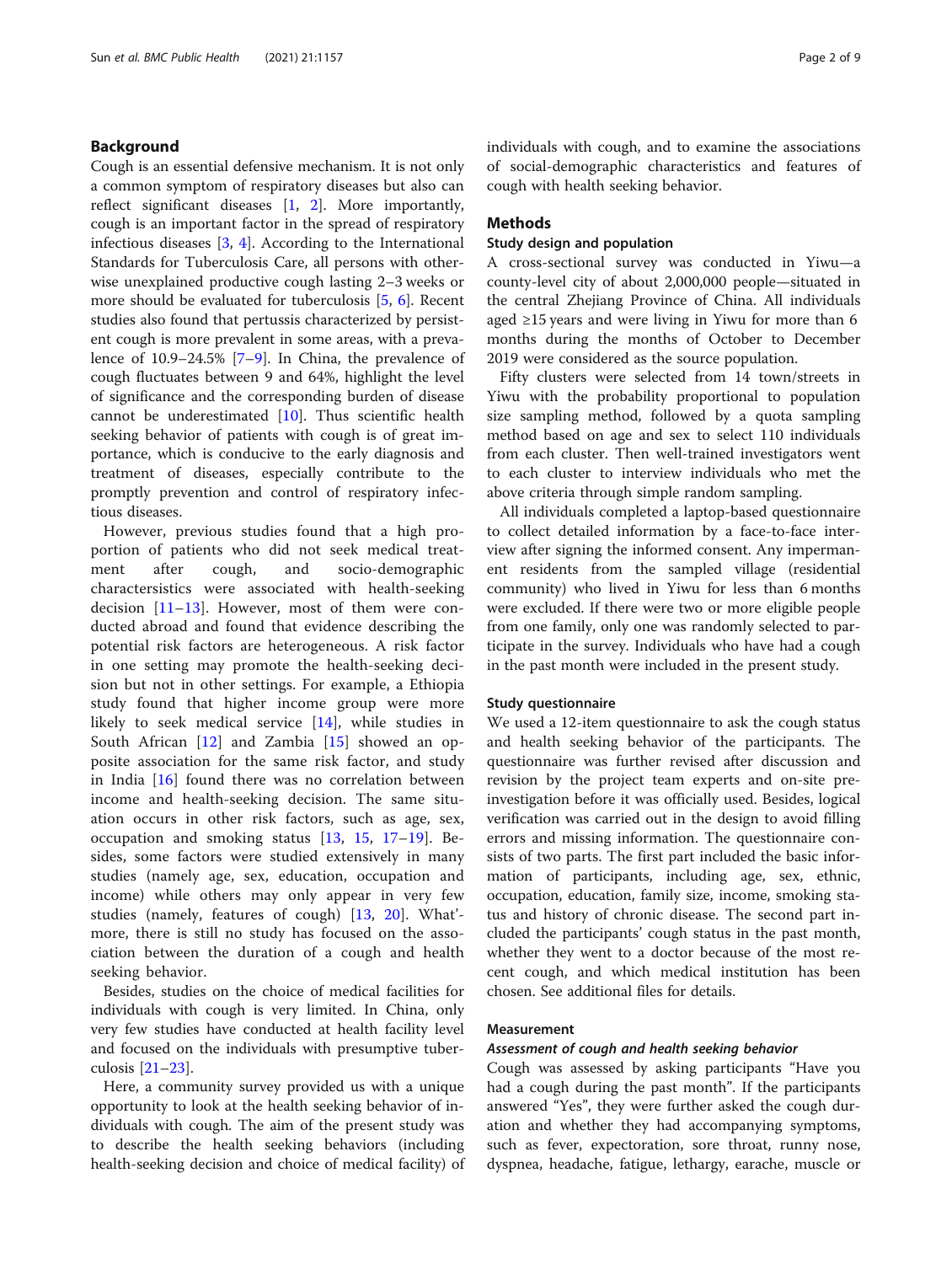joint pain, abdominal pain, shortness of breath, chest pain, irritability and others. We categorized the duration of cough period into ≤2 weeks, 3–8 weeks and > 8 weeks, and defined ≤2 weeks as the reference group. And numbers of accompanying symptoms into 3 groups, namely 0 (reference), 1, 2 and above.

In the present study, we defined health seeking behavior as health-seeking decision and choice of medical facility. Participants were asked "Did you go to a medical facility for treatment duringyour last cough (not limited to the past month)?" to acquire their health-seeking decision. If the participants answered "Yes", they were further asked "which medical facility did you choose". Options include clinics, 14 township hospitals or community health service centers, municipal hospitals, and others (open answer). We categorized the choice of medical facility into hospitals at county level or above and community health service center or below.

#### Other covariates

Other covariates including age (15–24, 25–64, ≥65 years old), sex, living areas (rural or urban), level of education (primary school or below, middle/high school, college or above), occupation (student, unemployment, business and services, professionals, farmers and workers), household income (< 100,000, 100,000–199,999 and ≥ 200,000 yuan per year), children under 5 years old (yes or no), and current smoking status (yes or no). Besides, they were further asked if they had a history of chronic diseases (yes or no) by question "whether you have the following chronic diseases: hypertension, cardiovascular and cerebrovascular diseases, diabetes, chronic diseases of ear, nose and throat, chronic respiratory diseases, digestive diseases, and others".

#### Statistical analysis

Socio-demographic characteristics of participants were described using frequency and percentage. Both univariate and multivariate logistic regression analyses were performed to estimate the associations of socialdemographic characteristics and features of cough with health-seeking decision or choice of health facilities. All variables in the bivariate analyses were included in the multivariate analysis utilsing binary logistic regression analysis with enter process. All statistical analyses were conducted using SPSS 19.0 statistical software and all pvalues refer to two-tailed tests. Statistical significance was set at  $P < 0.05$ .

## Results

#### Characteristics of study population

A total of 5860 respondents participated in the interviews, of which 5 were excluded because they did not complete the survey.

Of 5855 eligible individuals interviewed, 69.6% of individuals aged 25–64 years old, 10.8% were  $\geq$  65 years old, 50.7% were females and 40.0% living in rural areas. Around half had attended middle school, 22.7% graduated from college and above. 1129 (19.3%) reported coughing in the past month. Detailed characteristics of individuals are shown in Table [1](#page-3-0).

#### Factors associated with health-seeking decision

Of the 1129 participants who reported coughing in the past month, 40% (452) had been to medical facilities. The associations of socio-demographic characteristics and features of cough with health-seeking decision are presented in Table [2.](#page-4-0) Participants who aged ≥65 years old, female and living in rural areas were associated 2.26 (95% CI: 1.24, 4.14), 1.57 (95% CI: 1.21, 2.07) and 1.31 (95% CI: 1.01, 1.70) times greater likelihood of seeking medical treatment respectively. Compared with individuals coughed for  $\leq$ 2 weeks, those coughed for 3–8 weeks was 2.81 (95% CI: 1.68, 4.73) times more likely to seek medical treatment. However, there was no significant difference between those coughed for more than 8 weeks and less than 2 weeks. A significant positive trend  $(P < 0.001)$  was observed between the number of accompanying symptoms and health-seeking decision. Compared with participants who reported no accompanying symptoms with cough, those reported symptoms were more likely to seek medical treatment, particularly for those with two symptoms and above (OR = 3.87, 95% CI: 2.74, 5.47).

#### Factors associated with choice of medical facility

Of the 452 participants who went for medical treatment, 120 (26.5%) chose hospitals at county level or above. The associations of socio-demographic characteristics and features of cough with choice of medical facility are presented in Table [3.](#page-5-0) Female and people live in rural areas were 0.33 (95% CI: 0.21, 0.54) and 0.57 (95% CI: 0.36, 0.92) times less likely to choose hospitals at county level or above respectively. Individuals with college degree or above were more likely to seek medical treatment in hospitals at or above the county level compared to those with education below primary school (OR = 3.29, 95% CI: 1.35, 8.02). Participants who coughed for 3–8 weeks and > 8 weeks were associated with a higher likelihood of choosing hospitals at or above the county level (OR = 2.35, 95% CI: 1.19, 4.61, OR = 3.13, 95% CI: 1.24, 7.90, respectively). Number of accompanying symptoms does not show significant relationship with choosing medical facility.

## **Discussion**

To the best of our knowledge, the present study is the first community-based study focused on the association of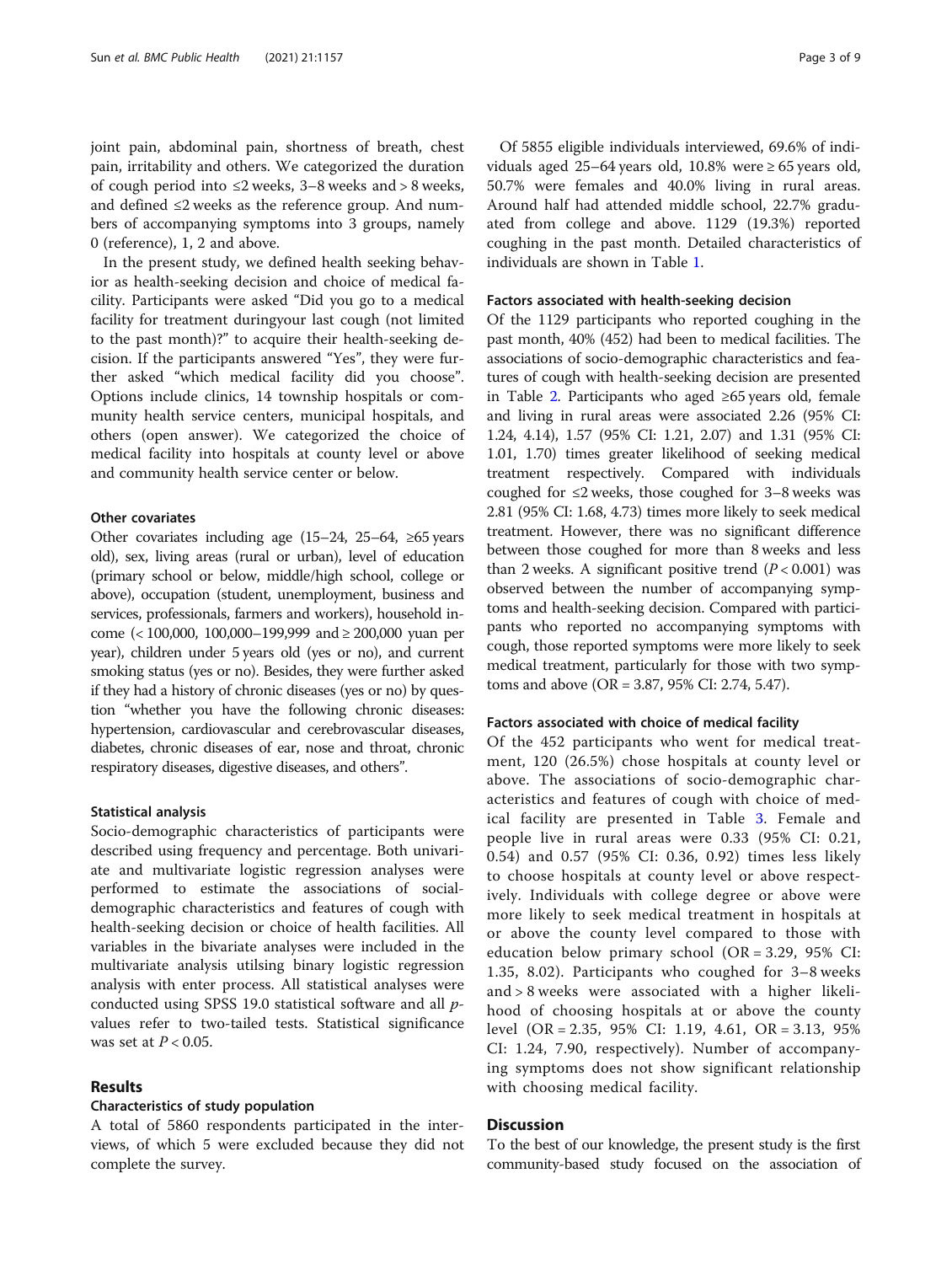| Characteristics             | <b>Total population</b> |      | Individuals with cough |      |  |
|-----------------------------|-------------------------|------|------------------------|------|--|
|                             | N                       | $\%$ | N                      | $\%$ |  |
| <b>Total</b>                | 5855                    | 100  | 1129                   | 19.3 |  |
| Age (years)                 |                         |      |                        |      |  |
| 15-24y                      | 1146                    | 19.6 | 245                    | 21.4 |  |
| 25-64y                      | 4078                    | 69.6 | 684                    | 16.8 |  |
| $\geq 65y$                  | 631                     | 10.8 | 200                    | 31.7 |  |
| Residence                   |                         |      |                        |      |  |
| Urban                       | 3512                    | 60.0 | 671                    | 19.1 |  |
| Rural                       | 2343                    | 40.0 | 458                    | 19.5 |  |
| Sex                         |                         |      |                        |      |  |
| Male                        | 2887                    | 49.3 | 576                    | 20   |  |
| Female                      | 2968                    | 50.7 | 553                    | 18.6 |  |
| Occupation                  |                         |      |                        |      |  |
| Student                     | 335                     | 5.7  | 104                    | 31   |  |
| Unemployed                  | 1461                    | 25.0 | 337                    | 23.1 |  |
| Business/service            | 2104                    | 35.9 | 314                    | 14.9 |  |
| Professional                | 1247                    | 21.3 | 232                    | 18.6 |  |
| Farmers and workers         | 708                     | 12.1 | 142                    | 20.1 |  |
| <b>Education</b>            |                         |      |                        |      |  |
| Primary school and below    | 1267                    | 21.6 | 309                    | 24.4 |  |
| Middle school               | 3261                    | 55.7 | 531                    | 16.3 |  |
| College and above           | 1327                    | 22.7 | 289                    | 21.8 |  |
| Child under 5 years old     |                         |      |                        |      |  |
| No                          | 3450                    | 58.9 | 708                    | 20.5 |  |
| Yes                         | 2405                    | 41.1 | 421                    | 17.5 |  |
| Income (yuan) <sup>a</sup>  |                         |      |                        |      |  |
| < 100,000                   | 3372                    | 57.6 | 667                    | 19.8 |  |
| 100,000-199,999             | 1772                    | 30.3 | 331                    | 18.7 |  |
| $\geq 200,000$              | 710                     | 12.1 | 130                    | 18.3 |  |
| Smoking status <sup>a</sup> |                         |      |                        |      |  |
| No                          | 3249                    | 55.5 | 592                    | 18.2 |  |
| Yes                         | 2605                    | 44.5 | 537                    | 20.6 |  |
| Chronic disease             |                         |      |                        |      |  |
| No                          | 4695                    | 80.2 | 783                    | 16.7 |  |
| Yes                         | 1160                    | 19.8 | 346                    | 29.8 |  |

<span id="page-3-0"></span>Table 1 Socio-demographic characteristics of the total population and individuals with cough in the past month

<sup>a</sup>Missing data for one individual

socio-demographic and cough characteristics with health seeking behavior in the Chinese population. We found that 19.3% ( $n = 5855$ ) of the respondents reported a cough in the past month, 40% ( $n = 1129$ ) of them had sought medical treatment. Individuals more than 65 years old, female, with cough for 3–8 weeks and with more accompanying symptoms were more likely to seek medical treatment. For those had sought medical treatment,  $26.5\%$  ( $n = 462$ ) chose hospitals at county level or above. Male, people live in urban areas, individuals graduated from college and above and with cough for more than 2 weeks were more likely to choose hospitals at county level or above.

#### Health-seeking decision

Contrary to some previous studies on health-seeking be-havior [\[12](#page-8-0), [14,](#page-8-0) [15\]](#page-8-0), we found that some of the sociodemographic characteristics, such as education, occupation, family size and household income do not seem to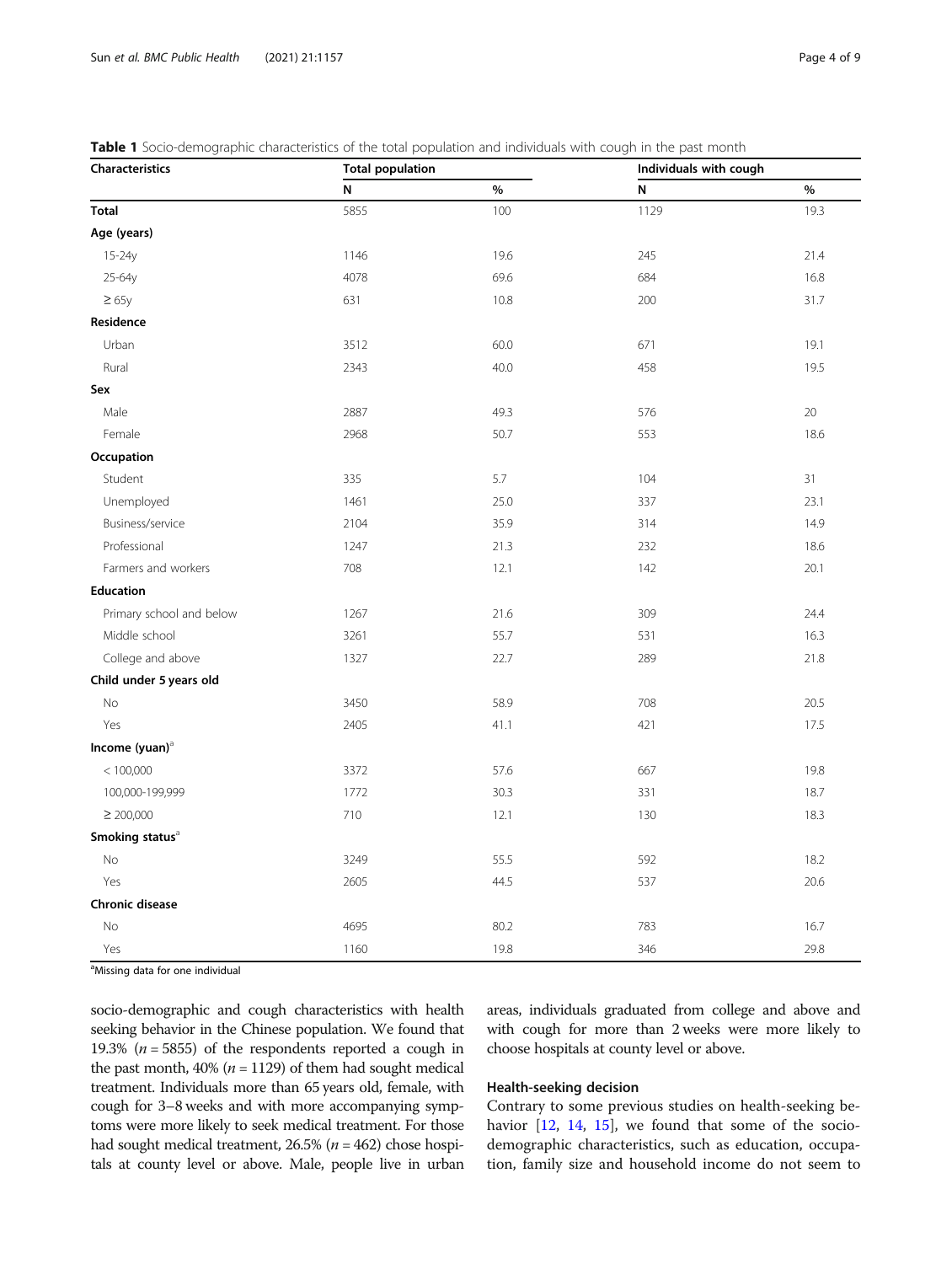| <b>Characteristics</b>          | Seeking            | <b>Univariable</b>    | s of manate and materialite rogistic regression analysis for nearer sections accision area coagrinity (i.e. |                    | $\cdot$ $\cdot$ $\sim$ $\cdot$ $\cdot$<br>Multivariable |  |  |
|---------------------------------|--------------------|-----------------------|-------------------------------------------------------------------------------------------------------------|--------------------|---------------------------------------------------------|--|--|
|                                 | treatment<br>N(% ) | Crude OR              | P value                                                                                                     | <b>Adjusted OR</b> | P value                                                 |  |  |
| Age                             |                    |                       |                                                                                                             |                    |                                                         |  |  |
| 15-24y                          | 86 (35.1)          | Ref                   |                                                                                                             | Ref                |                                                         |  |  |
| 25-64y                          | 267 (39.0)         | 1.18 (0.87,1.16)      | 0.277                                                                                                       | 1.44 (0.95,2.19)   | 0.089                                                   |  |  |
| $\geq 65y$                      | 99 (49.5)          | 1.81 (1.24,2.65)      | 0.002                                                                                                       | 2.26 (1.24,4.14)   | 0.008                                                   |  |  |
| Residence                       |                    |                       |                                                                                                             |                    |                                                         |  |  |
| Urban                           | 247 (36.8)         | Ref                   |                                                                                                             | Ref                |                                                         |  |  |
| Rural                           | 205 (44.8)         | 1.39 (1.09,1.77)      | 0.008                                                                                                       | 1.31 (1.01,1.70)   | 0.044                                                   |  |  |
| Sex                             |                    |                       |                                                                                                             |                    |                                                         |  |  |
| Male                            | 195 (33.9)         | Ref                   |                                                                                                             | Ref                |                                                         |  |  |
| Female                          | 257 (46.5)         | 1.70 (1.33,2.16)      | < 0.001                                                                                                     | 1.57 (1.21, 2.07)  | 0.001                                                   |  |  |
| Occupation                      |                    |                       |                                                                                                             |                    |                                                         |  |  |
| Student                         | 40 (38.5)          | Ref                   |                                                                                                             | Ref                |                                                         |  |  |
| Unemployed                      | 154 (45.7)         | 1.35 (0.86,2.11)      | 0.195                                                                                                       | 1.18 (0.61,2.29)   | 0.628                                                   |  |  |
| Business/service                | 103 (32.8)         | 0.78(0.49, 1.24)      | 0.292                                                                                                       | 0.98 (0.52,1.84)   | 0.945                                                   |  |  |
| Professional                    | 101 (43.5)         | 1.23 (0.77,1.98)      | 0.384                                                                                                       | 1.34(0.71, 2.53)   | 0.364                                                   |  |  |
| Farmers and workers             | 54 (38.0)          | 0.98(0.58, 1.65)      | 0.945                                                                                                       | 1.18(0.57, 2.45)   | 0.654                                                   |  |  |
| <b>Education</b>                |                    |                       |                                                                                                             |                    |                                                         |  |  |
| Primary school and below        | 134 (43.4)         | Ref                   |                                                                                                             | Ref                |                                                         |  |  |
| Middle school                   | 225 (38.7)         | $0.83$ $(0.62, 1.09)$ | 0.179                                                                                                       | 1.35 (0.92,1.98)   | 0.127                                                   |  |  |
| College and above               | 93 (38.9)          | 0.83(0.59,1.17)       | 0.294                                                                                                       | 1.14 (0.70,1.86)   | 0.605                                                   |  |  |
| Child under 5 years old         |                    |                       |                                                                                                             |                    |                                                         |  |  |
| No                              | 290 (41.0)         | Ref                   |                                                                                                             |                    |                                                         |  |  |
| Yes                             | 162 (38.5)         | 0.90(0.70, 1.15)      | 0.411                                                                                                       | 0.97(0.72, 1.30)   | 0.829                                                   |  |  |
| Income (yuan)                   |                    |                       |                                                                                                             |                    |                                                         |  |  |
| < 100,000                       | 270 (40.5)         | Ref                   |                                                                                                             | Ref                |                                                         |  |  |
| 100,000-199,999                 | 134 (40.5)         | 1.00 (0.77,131)       | 0.999                                                                                                       | 1.08 (0.79,1.48)   | 0.644                                                   |  |  |
| $\geq 200,000$                  | 47 (36.2)          | 0.83(0.56, 1.23)      | 0.357                                                                                                       | 0.99(0.63, 1.56)   | 0.968                                                   |  |  |
| <b>Smoking status</b>           |                    |                       |                                                                                                             |                    |                                                         |  |  |
| No                              | 260 (43.9)         | Ref                   |                                                                                                             | Ref                |                                                         |  |  |
| Yes                             | 192 (35.8)         | 0.71 (0.56,0.90)      | 0.005                                                                                                       | 0.81(0.62,1.06)    | 0.126                                                   |  |  |
| Chronic disease                 |                    |                       |                                                                                                             |                    |                                                         |  |  |
| No                              | 285 (36.4)         | Ref                   |                                                                                                             | Ref                |                                                         |  |  |
| Yes                             | 167 (48.3)         | 1.63(1.26, 2.11)      | < 0.001                                                                                                     | 1.28 (0.93,1.77)   | 0.128                                                   |  |  |
| Duration of cough (week)        |                    |                       |                                                                                                             |                    |                                                         |  |  |
| $\leq$ 2                        | 372 (37.5)         | Ref                   |                                                                                                             | Ref                |                                                         |  |  |
| $3 - 8$                         | 56 (68.3)          | 3.59 (2.22,5.82)      | < 0.001                                                                                                     | 2.81 (1.68,4.73)   | < 0.001                                                 |  |  |
| $> 8$                           | 24 (43.6)          | 1.29 (0.75,2.23)      | 0.362                                                                                                       | 1.26 (0.70,2.26)   | 0.448                                                   |  |  |
| Number of accompanying symptoms |                    |                       |                                                                                                             |                    |                                                         |  |  |
| $\circ$                         | 96 (24.9)          | Ref                   |                                                                                                             |                    |                                                         |  |  |
| 1                               | 179 (42.1)         | 2.19 (1.62,2.96)      | < 0.001                                                                                                     | 2.19 (1.59,3.01)   | < 0.001                                                 |  |  |
| $\geq$ 2                        | 177 (55.5)         | 3.75 (2.73,5.17)      | < 0.001                                                                                                     | 3.87 (2.74,5.47)   | < 0.001                                                 |  |  |

## <span id="page-4-0"></span>**Table 2** Univariate and multivariate logistic regression analysis for health-seeking decision after coughing ( $N = 1129$ )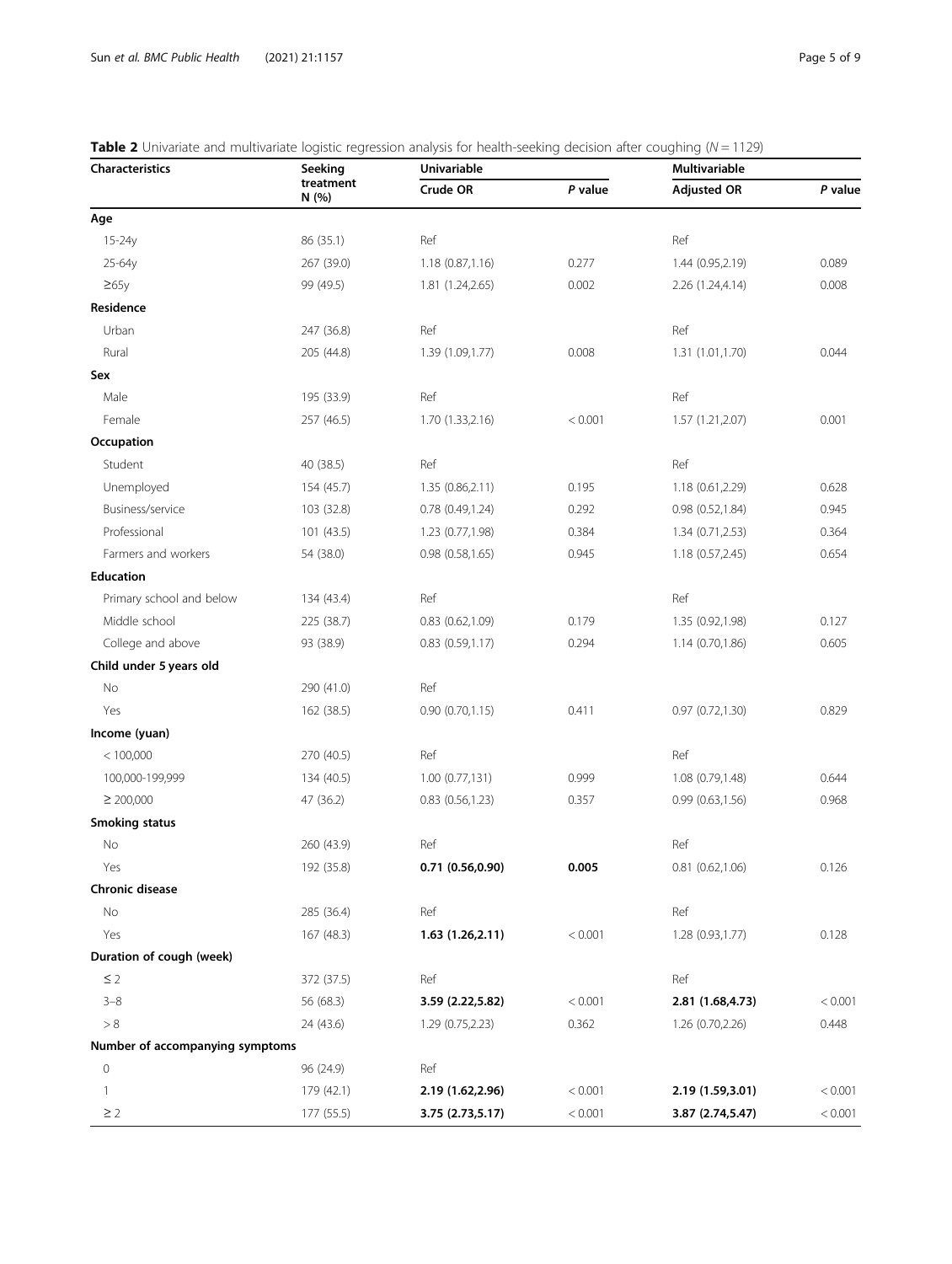| <b>Characteristics</b>                | <b>The S</b> crimanate and materialide logistic regression analysis for enotee of medical lacinty arter coagrinity (iv<br><b>Choice of Medical Facility</b> | Crude OR                                    |                        | P value Adjusted | P value                        |         |
|---------------------------------------|-------------------------------------------------------------------------------------------------------------------------------------------------------------|---------------------------------------------|------------------------|------------------|--------------------------------|---------|
|                                       | Community health service center and<br>below N (%)                                                                                                          | hospital at county level and<br>above N (%) |                        |                  | <b>OR</b>                      |         |
| Age                                   |                                                                                                                                                             |                                             |                        |                  |                                |         |
| 15-24y                                | 61 (70.9)                                                                                                                                                   | 25 (29.1)                                   | Ref                    |                  | Ref                            |         |
| 25-64y                                | 207 (77.5)                                                                                                                                                  | 60 (22.5)                                   | 0.71(0.41,<br>1.22)    | 0.215            | 0.84(0.39,<br>1.81)            | 0.649   |
| $\geq 65y$                            | 64 (64.6)                                                                                                                                                   | 35 (35.4)                                   | 1.33(0.72,<br>2.49)    | 0.363            | 2.72 (0.90,<br>8.20)           | 0.075   |
| Residence                             |                                                                                                                                                             |                                             |                        |                  |                                |         |
| Urban                                 | 162 (65.6)                                                                                                                                                  | 85 (34.4)                                   | Ref                    |                  | Ref                            |         |
| Rural                                 | 170 (82.9)                                                                                                                                                  | 35 (17.1)                                   | 0.39(0.25,<br>0.62)    |                  | $< 0.001$ 0.33 (0.21,<br>0.54) | < 0.001 |
| Sex                                   |                                                                                                                                                             |                                             |                        |                  |                                |         |
| Male                                  | 135 (69.2)                                                                                                                                                  | 60 (30.8)                                   | Ref                    |                  | Ref                            |         |
| Female                                | 197 (76.7)                                                                                                                                                  | 60(23.3)                                    | 0.69(0.45,<br>1.04)    | 0.077            | 0.57(0.36,<br>0.92)            | 0.021   |
| Occupation                            |                                                                                                                                                             |                                             |                        |                  |                                |         |
| Student                               | 27(67.5)                                                                                                                                                    | 13 (32.5)                                   | Ref                    |                  | Ref                            |         |
| Unemployed                            | 112 (72.7)                                                                                                                                                  | 42 (27.3)                                   | 0.78(0.37,<br>1.65)    | 0.514            | 0.73(0.22,<br>2.41)            | 0.61    |
| Business/service<br>personnel         | 76 (73.8)                                                                                                                                                   | 27 (26.2)                                   | 0.74(0.33,<br>1.63)    | 0.453            | 0.65(0.21,<br>2.04)            | 0.457   |
| Professional                          | 78 (77.2)                                                                                                                                                   | 23 (22.8)                                   | 0.61(0.27,<br>1.38)    | 0.235            | 0.43(0.14,<br>1.31)            | 0.137   |
| Farmers and<br>workers                | 39 (72.2)                                                                                                                                                   | 15 (27.8)                                   | 0.80(0.33,<br>1.95)    | 0.621            | 0.74(0.20,<br>2.80)            | 0.659   |
| <b>Education</b>                      |                                                                                                                                                             |                                             |                        |                  |                                |         |
| Primary school and 99 (73.9)<br>below |                                                                                                                                                             | 35 (26.1)                                   | Ref                    |                  | Ref                            |         |
| Middle school                         | 171 (76)                                                                                                                                                    | 54 (24)                                     | 0.89(0.55,<br>1.46)    | 0.653            | 1.44 (0.69,<br>3.01)           | 0.332   |
| College and above                     | 62 (66.7)                                                                                                                                                   | 31 (33.3)                                   | 1.41 (0.79,<br>2.52)   | 0.24             | 3.29 (1.35,<br>8.02)           | 0.009   |
| Child under 5                         |                                                                                                                                                             |                                             |                        |                  |                                |         |
| No                                    | 206 (71)                                                                                                                                                    | 84 (29)                                     | Ref                    |                  | Ref                            |         |
| Yes                                   | 126 (77.8)                                                                                                                                                  | 36 (22.2)                                   | 0.70(0.45,<br>1.10)    | 0.12             | 0.75(0.42,<br>1.34)            | 0.33    |
| Household income (yuan)               |                                                                                                                                                             |                                             |                        |                  |                                |         |
| < 100,000                             | 203 (75.2)                                                                                                                                                  | 67(24.8)                                    | Ref                    |                  | Ref                            |         |
| 100,000-199,999                       | 100 (74.6)                                                                                                                                                  | 34 (25.4)                                   | 1.03(0.64,<br>1.66)    | 0.903            | 0.98(0.55,<br>1.75)            | 0.937   |
| $\geq$ 200,000                        | 28 (59.6)                                                                                                                                                   | 19 (40.4)                                   | 2.06 (1.08,<br>3.92)   | 0.028            | 1.74 (0.80,<br>3.79            | 0.161   |
| Smoking status                        |                                                                                                                                                             |                                             |                        |                  |                                |         |
| No                                    | 184 (70.8)                                                                                                                                                  | 76 (29.2)                                   | Ref                    |                  | Ref                            |         |
| Yes                                   | 148 (77.1)                                                                                                                                                  | 44 (22.9)                                   | $0.72$ (0.47,<br>1.11) | 0.134            | 0.73(0.45,<br>1.18)            | 0.193   |
| Chronic disease                       |                                                                                                                                                             |                                             |                        |                  |                                |         |
| No                                    | 210 (73.7)                                                                                                                                                  | 75 (26.3)                                   | Ref                    |                  | Ref                            |         |
| Yes                                   | 122 (73.1)                                                                                                                                                  | 45 (26.9)                                   | 1.03 (0.67,            | 0.884            | 0.63(0.35,                     | 0.123   |

<span id="page-5-0"></span>

|  |  | <b>Table 3</b> Univariate and multivariate logistic regression analysis for choice of medical facility after coughing ( $N = 452$ ) |
|--|--|-------------------------------------------------------------------------------------------------------------------------------------|
|  |  |                                                                                                                                     |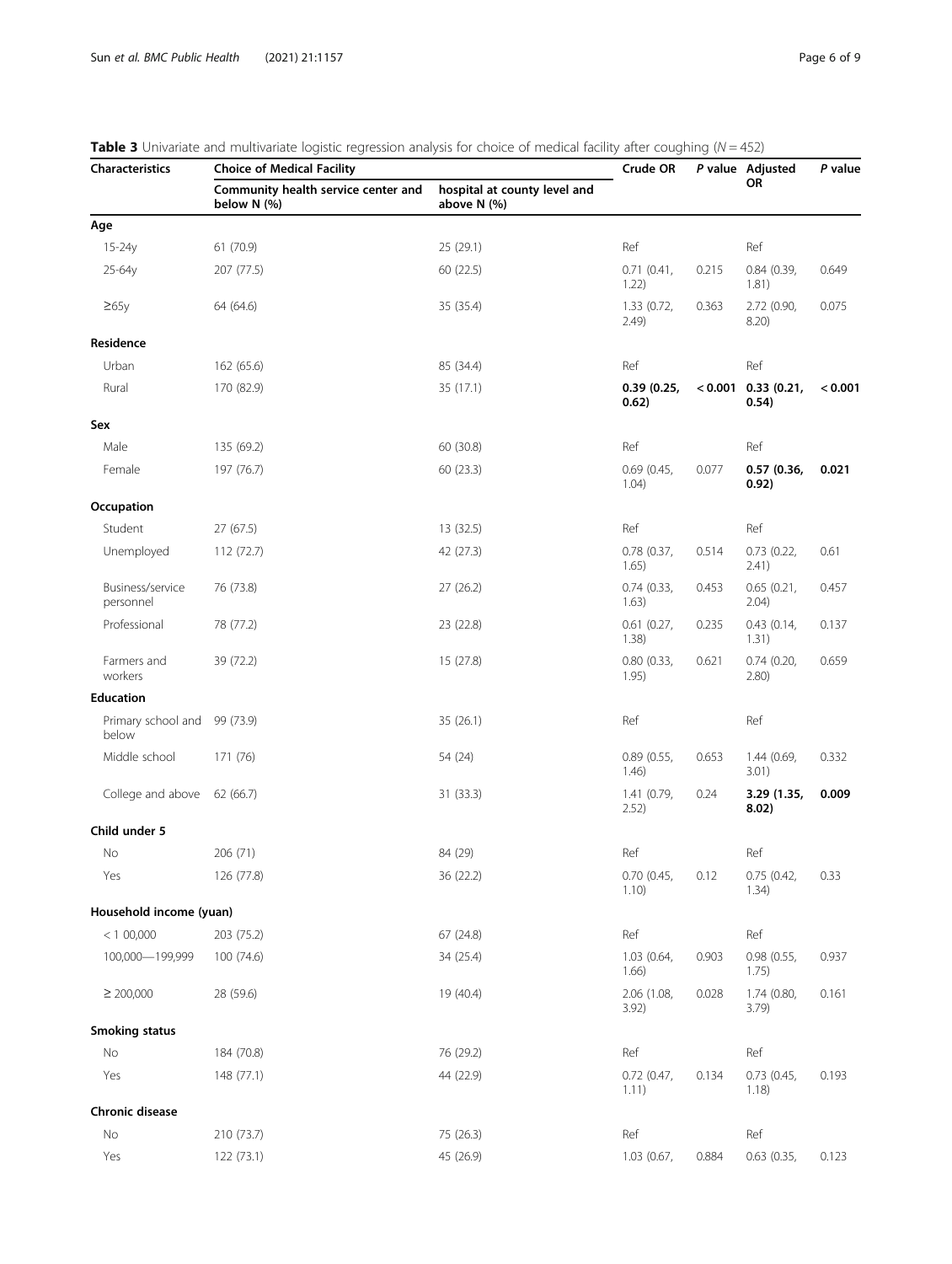| <b>Characteristics</b>   | <b>Choice of Medical Facility</b>                       | Crude OR                                    |                      | P value Adjusted | P value              |       |
|--------------------------|---------------------------------------------------------|---------------------------------------------|----------------------|------------------|----------------------|-------|
|                          | Community health service center and<br>below $N$ $(\%)$ | hospital at county level and<br>above N (%) |                      |                  | <b>OR</b>            |       |
|                          |                                                         |                                             | 1.59)                |                  | 1.14)                |       |
| Duration of cough (week) |                                                         |                                             |                      |                  |                      |       |
| $\leq$ 2                 | 284 (76.3)                                              | 88 (23.7)                                   | Ref                  |                  | Ref                  |       |
| $3 - 8$                  | 35(62.5)                                                | 21(37.5)                                    | 1.94 (1.07,<br>3.50) | 0.029            | 2.35(1.19,<br>4.61)  | 0.014 |
| > 8                      | 13 (54.2)                                               | 11(45.8)                                    | 2.73(1.18,<br>6.31)  | 0.019            | 3.13 (1.24,<br>7.90) | 0.016 |
|                          | Number of accompanying symptoms                         |                                             |                      |                  |                      |       |
| $\mathbf 0$              | 69 (71.9)                                               | 27(28.1)                                    | Ref                  |                  | Ref                  |       |
|                          | 131 (73.2)                                              | 48 (26.8)                                   | 0.94(0.54,<br>1.63)  | 0.816            | 1.25(0.66,<br>2.36)  | 0.502 |
| $\geq$ 2                 | 132 (74.6)                                              | 45 (25.4)                                   | 0.87(0.50,<br>1.52)  | 0.629            | 1.14(0.59,<br>2.18)  | 0.704 |

**Table 3** Univariate and multivariate logistic regression analysis for choice of medical facility after coughing ( $N = 452$ ) (Continued)

be associated with the probability of seeking medical treatment after coughing. These may be related to population selection, and heterogeneity in different countries.

We also found that smokers were less likely to seek medical treatment in the univariate analysis, but the association became insignificantly after adjusting for factors such as age and duration of cough. Results of existing studies on the association between them after coughing were inconsistent [[12](#page-8-0), [14,](#page-8-0) [18\]](#page-8-0), this may be due to different confounding factors adjusted in the model, and the characteristics of cough were not included in the multivariate analysis in most studies. Although the current research results were inconsistent, given the smoking rate in China [\[24](#page-8-0)], this is still a very worrying and important finding, suggesting that attention should be paid to the health seeking behavior of smokers after coughing, which may also contribute to the early diagnosis and treatment of lung cancer.

The present study found that individuals aged ≥65 years old and living in rural areas were more likely to seek medical treatment. Besides, women were more likely to seek medical treatment than men, which is in parallel with studies conducted in Zambia and Vietnam [[15,](#page-8-0) [25](#page-8-0)]. This may be explained by the fact that women were more troubled by cough than men [\[26](#page-8-0), [27](#page-8-0)]. What's more, some studies focusing on sex differences in health-seeking behavior have pointed out that men were more likely to behave masculinity and a healthy state thus less likely to seek care [[28](#page-8-0)].

The present study was the first to focus on the association between cough duration and health-seeking decision in China. A study in Finnish found that people with subacute and chronic coughs were more likely to seek medical attention [[29\]](#page-8-0). However, in the present study, we found individuals with cough for 3–8 weeks were

more likely to seek medical treatment, while those coughed for > 8 weeks were not. The possible explanation for this phenomenon could be that individuals who have been coughing for > 8 weeks were already used to coughing and regard it as a lifestyle habit rather than a disease. However, in addition to common causes of chronic cough, recent studies have found that pertussis has became a prevalent disease in some areas [[7,](#page-8-0) [8\]](#page-8-0), and B. pertussis infection should be considered as a significant pathogenic infection in adult patients presenting a cough of more than 3 weeks duration [\[30](#page-8-0), [31\]](#page-8-0). Tuberculosis also should be evaluated among persons with unexplained productive cough lasting  $2-3$  weeks or more  $[6]$  $[6]$ . Thus there is no doubt that prolonged coughing without seeking medical treatment timely will bring an increased risk of transmission of such respiratory infectious disease. It is extremely desirable to undertake extensive educational campaigns about cough especially persistent one, so as to encourage individuals to visit medical facilities in time.

What's more, the number of accompanying symptoms showed a clear increasing trend with health-seeking decision, as were observed in India and Tanzania [[13,](#page-8-0) [20](#page-8-0)]. Coughing is generally considered to be a very common symptom rather than a disease, people do not usually seek medical care if a cough is not distressing or associated with any other symptoms that restrict one's ability to function/work [\[32](#page-8-0), [33](#page-8-0)]. Recent studies further demonstrated that an impaired cough-related quality of life is the most important determinant of the decision to visit a doctor due to cough [[29,](#page-8-0) [34](#page-8-0)].

#### Choice of medical facility

In the present study, the multivariate analysis consistently show that individuals living in rural areas and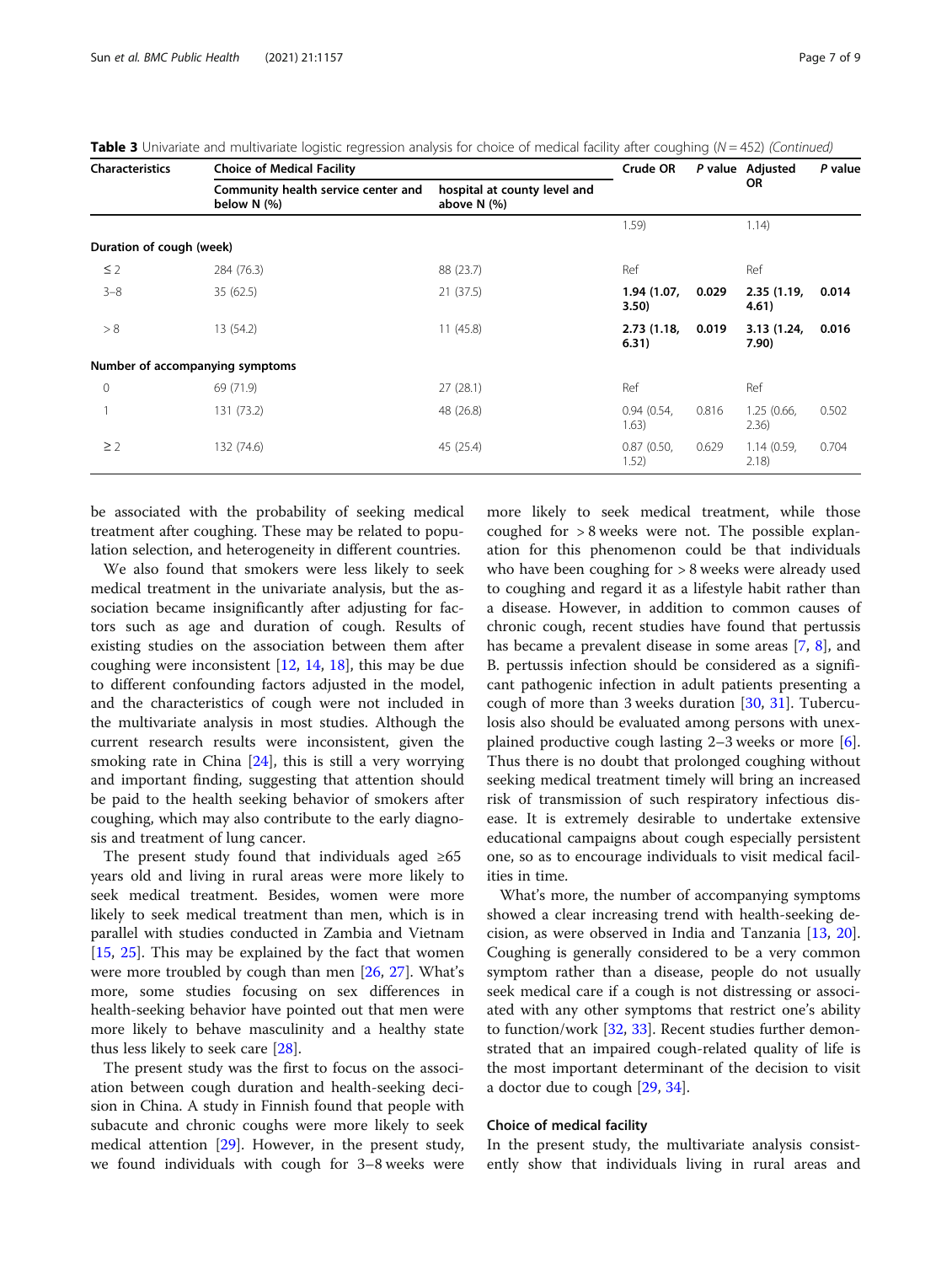<span id="page-7-0"></span>women were less likely to choose hospitals at or above the county level, while the most educated persons were more likely. Studies conducted in Vietnam [\[25](#page-8-0)] and China [\[23](#page-8-0), [35](#page-8-0)] also found that women took more healthcare actions than men, but chose less qualified providers (like self-medication, pharmacist, or private practitioner) and individuals living in rural areas had poor access to medical facility. But contrary to previous studies conducted in China [\[21](#page-8-0), [22,](#page-8-0) [36](#page-8-0)], the household income was not significant associated with the choice of medical facility after adjusting for other confounders in the present study. This change may be due to a decline in health spending variance as the economy develops, with rising living standards and incomes.

We also found that individuals who coughed for more than 2 weeks were associated with a higher likelihood of choosing hospitals at or above the county level, while number of accompanying symptoms did not show any significant relationship with their choice. This reveals an interesting fact that people were more likely to seek medical treatment when the accompany symptoms of cough appear, but pay more attention to the duration of cough when choosing a hospital. The result echoes a call in a Japanese study [[37\]](#page-8-0), which suggested that individuals suffering from cough that does not resolve within a short period of time should be taken seriously regardless of the severity, as cough can be a sign of serious diseases such as lung cancer, pertussis and pulmonary tuberculosis [\[2](#page-8-0), [38,](#page-8-0) [39\]](#page-8-0). Based on the fact, it is recommended to strengthen the training of relevant personnel in such facilities to improve their attention to persistent cough, as well as the level of surveillance and case detection of the above serious diseases.

## Limitations

Although the data in the present study was based on a community-based population and corrected for established and potential confounding factors (both sociodemographic and cough characteristics), these findings should also be interpreted in light of some limitations. First, it is important to acknowledge the limitations of the subjective perceptions and self-reports and therefore may lead to recall bias or be biased by potential underreporting or over-reporting. Second, due to the limited sample size, some significant positive associations may not be demonstrated in the present study. Third, no respondents' refusal was captured during the conduct of the survey, that may lead to a higher response rate than other survey. Finally, the study cannot exclude the effects of residual confounding by unmeasured risk factors, such as medical insurance and cause of cough. Therefore, larger sample size studies with more adjusted confounders are warranted to examine the further

association and make a firm complement to the current study.

#### Conclusion

The present study found that 40% of individuals sought medical treatment after cough and of these, about 1/3 chose hospitals at county level or above. Age, sex, living areas, education level as well as features of cough were associated with health seeking behavior. Targeted intervention measures should be formulated based on the above key factors to guide people to seek medical treatment scientifically and rationally.

#### Supplementary Information

The online version contains supplementary material available at [https://doi.](https://doi.org/10.1186/s12889-021-11250-5) [org/10.1186/s12889-021-11250-5.](https://doi.org/10.1186/s12889-021-11250-5)

Additional file 1. Questionnaire.

#### Acknowledgements

We sincerely thank Dr. Jianxin Yu (Chinese Center for Disease Control and Prevention) for his help to design this study.

#### Authors' contributions

XS, LL, HC, ZY, JJ, YW, JT performed data collection and collation. XS performed data analysis and interpreted results. XS and SL participated in writing and editing the manuscript, and HH helped revise manuscript. All authors read and approved the final manuscript.

#### Funding

The work was supported by the following grants: National Natural Science Foundation of China (NSFC) [grant number 81973106], Beijing Municipal Natural Science Foundation [grant number 19 L2060]. The funding agency provided guidance on the design of the study and collection, analysis, and interpretation of data.

#### Availability of data and materials

The datasets used and/or analyzed during the current study are available from the corresponding author on reasonable request.

#### **Declarations**

#### Ethics approval and consent to participate

The Ethical Review Committee of the Chinese Center for Disease Control and Prevention (Beijing, China) approved the study. All the participants provided written informed consent.

#### Consent for publication

Not applicable.

#### Competing interests

The authors declare that they have no competing interest.

#### Author details

<sup>1</sup>Yiwu Center for Disease Control and Prevention, Yiwu 322000, P.R. China <sup>2</sup>Zhejiang Provincial Center for Disease Control and Prevention, Hangzhou 310051, P.R. China.

#### Received: 22 September 2020 Accepted: 10 June 2021 Published online: 16 June 2021

#### References

1. Bulgiba AM, Razaz M. How well can signs and symptoms predict AMI in the Malaysian population? Int J Cardiol. 2005;102(1):87–93. [https://doi.org/10.101](https://doi.org/10.1016/j.ijcard.2004.04.002) [6/j.ijcard.2004.04.002.](https://doi.org/10.1016/j.ijcard.2004.04.002)